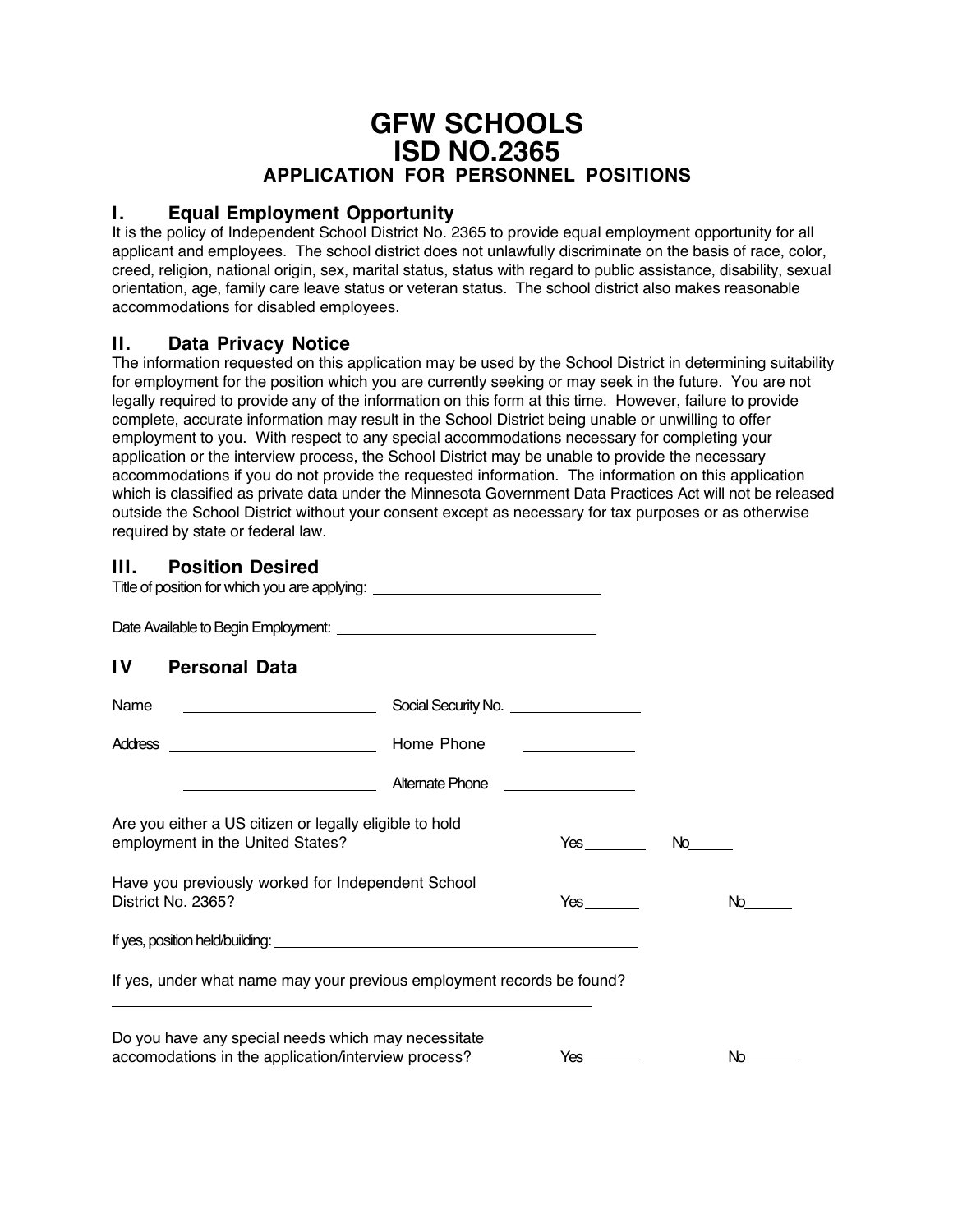If yes, please describe the type of accommodation requested:

List all other names under which you have been employed or under which your educational records may be found.

<u> 1989 - Johann Barn, fransk politik (f. 1989)</u>

the control of the control of the control of the control of the control of the control of the control of the control of the control of the control of the control of the control of the control of the control of the control

# **V. Work/Volunteer Experience**

 $\overline{a}$ 

 $\overline{a}$ 

List **all** work and volunteer experience, most recent to be listed first.

| <b>Job Duties: contract to the contract of the contract of the contract of the contract of the contract of the contract of the contract of the contract of the contract of the contract of the contract of the contract of the c</b> |  |
|--------------------------------------------------------------------------------------------------------------------------------------------------------------------------------------------------------------------------------------|--|
| <u> 1989 - Johann Stoff, deutscher Stoff, der Stoff, der Stoff, der Stoff, der Stoff, der Stoff, der Stoff, der S</u>                                                                                                                |  |
|                                                                                                                                                                                                                                      |  |
|                                                                                                                                                                                                                                      |  |
| EmployerName: continued and the continued of the continued of the continued of the continued of the continued of the continued of the continued of the continued of the continued of the continued of the continued of the con       |  |
|                                                                                                                                                                                                                                      |  |
|                                                                                                                                                                                                                                      |  |
|                                                                                                                                                                                                                                      |  |
|                                                                                                                                                                                                                                      |  |
|                                                                                                                                                                                                                                      |  |
|                                                                                                                                                                                                                                      |  |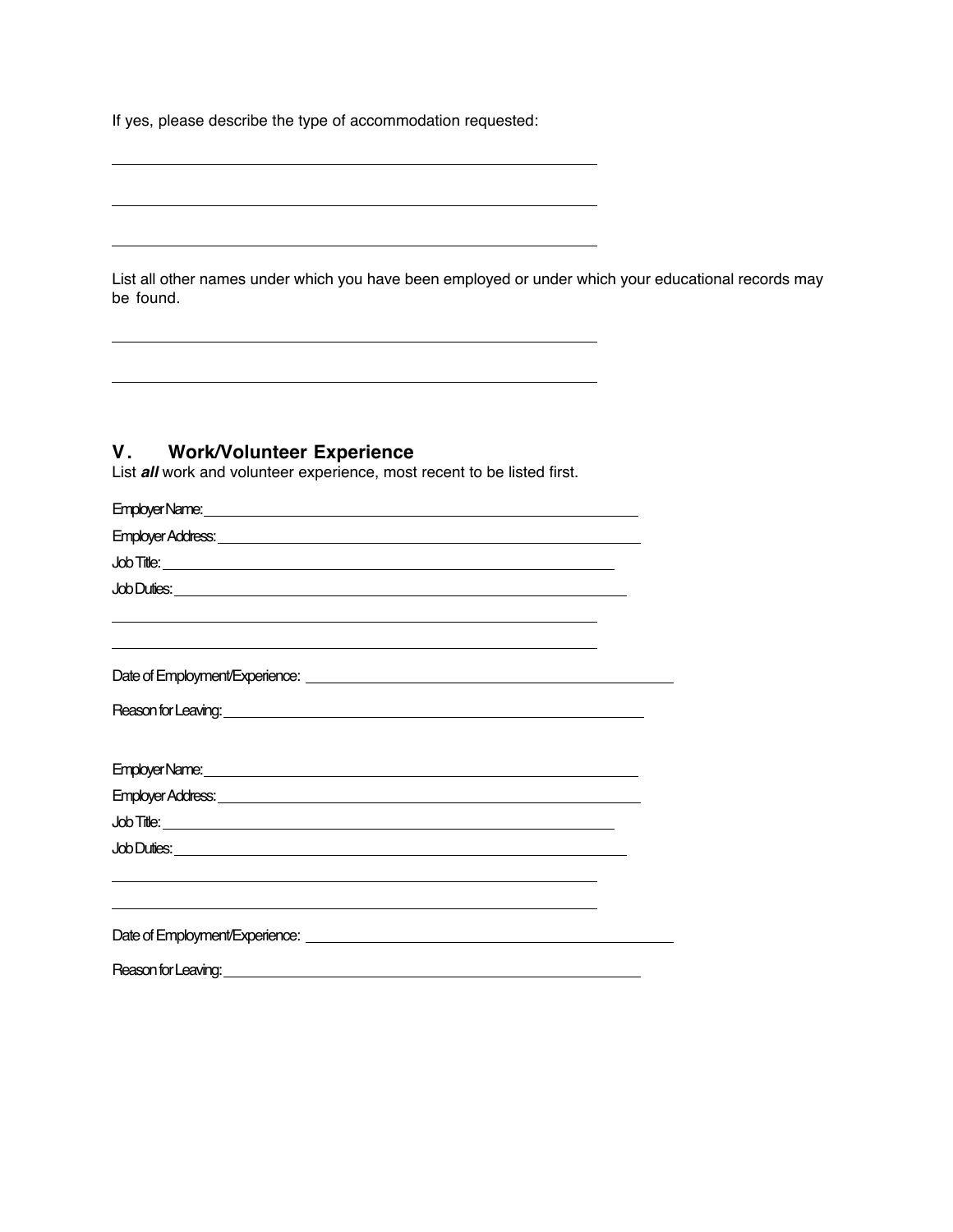| Employer Address: University of the Contract of the Contract of the Contract of the Contract of the Contract of the Contract of the Contract of the Contract of the Contract of the Contract of the Contract of the Contract o |
|--------------------------------------------------------------------------------------------------------------------------------------------------------------------------------------------------------------------------------|
|                                                                                                                                                                                                                                |
|                                                                                                                                                                                                                                |
|                                                                                                                                                                                                                                |
|                                                                                                                                                                                                                                |
|                                                                                                                                                                                                                                |
| Reason for Leaving: <u>contained a series and a series of the series of the series of the series of the series of</u>                                                                                                          |
|                                                                                                                                                                                                                                |
|                                                                                                                                                                                                                                |
|                                                                                                                                                                                                                                |
|                                                                                                                                                                                                                                |
|                                                                                                                                                                                                                                |
|                                                                                                                                                                                                                                |
|                                                                                                                                                                                                                                |
|                                                                                                                                                                                                                                |
|                                                                                                                                                                                                                                |
|                                                                                                                                                                                                                                |
|                                                                                                                                                                                                                                |
|                                                                                                                                                                                                                                |
|                                                                                                                                                                                                                                |
| Employer Name: contract the contract of the contract of the contract of the contract of the contract of the contract of the contract of the contract of the contract of the contract of the contract of the contract of the co |
|                                                                                                                                                                                                                                |
|                                                                                                                                                                                                                                |
|                                                                                                                                                                                                                                |
|                                                                                                                                                                                                                                |
|                                                                                                                                                                                                                                |
|                                                                                                                                                                                                                                |
|                                                                                                                                                                                                                                |
| Reason for Leaving: the contract of the contract of the contract of the contract of the contract of the contract of the contract of the contract of the contract of the contract of the contract of the contract of the contra |

Attach additional sheets if necessary.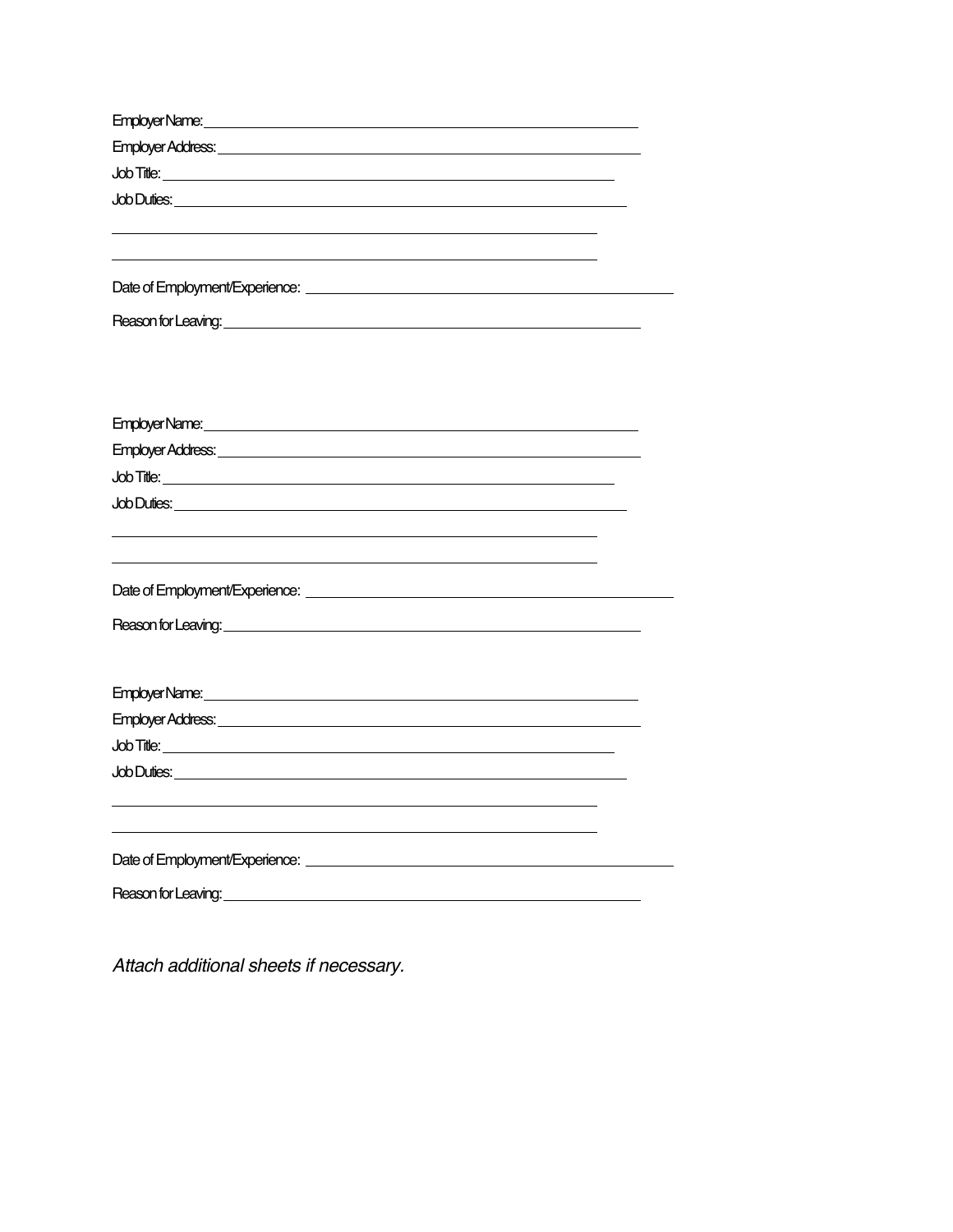#### **VI. Licensure**

List current licenses, registrations, or certificates relevant to the position for which you are applying.

| License/No. | <b>Issued By</b> | Date | <b>Expiration</b> |
|-------------|------------------|------|-------------------|
|             |                  |      |                   |

All applicable licenses or certifications must be received in Superintendent's office prior to employment.

# **VII. Education**

 $\overline{a}$ 

Include high school and any additional education/courses taken. List most recent first.

| Major/Minor: <u>Community of the Community of the Community of the Community of the Community of the Community of the Community of the Community of the Community of the Community of the Community of the Community of the Comm</u> |  |
|--------------------------------------------------------------------------------------------------------------------------------------------------------------------------------------------------------------------------------------|--|
|                                                                                                                                                                                                                                      |  |
|                                                                                                                                                                                                                                      |  |
|                                                                                                                                                                                                                                      |  |
|                                                                                                                                                                                                                                      |  |
|                                                                                                                                                                                                                                      |  |
|                                                                                                                                                                                                                                      |  |
|                                                                                                                                                                                                                                      |  |
|                                                                                                                                                                                                                                      |  |
|                                                                                                                                                                                                                                      |  |
|                                                                                                                                                                                                                                      |  |
|                                                                                                                                                                                                                                      |  |
|                                                                                                                                                                                                                                      |  |
|                                                                                                                                                                                                                                      |  |

List/describe any other training and/or experience relevant to the position for which you are applying: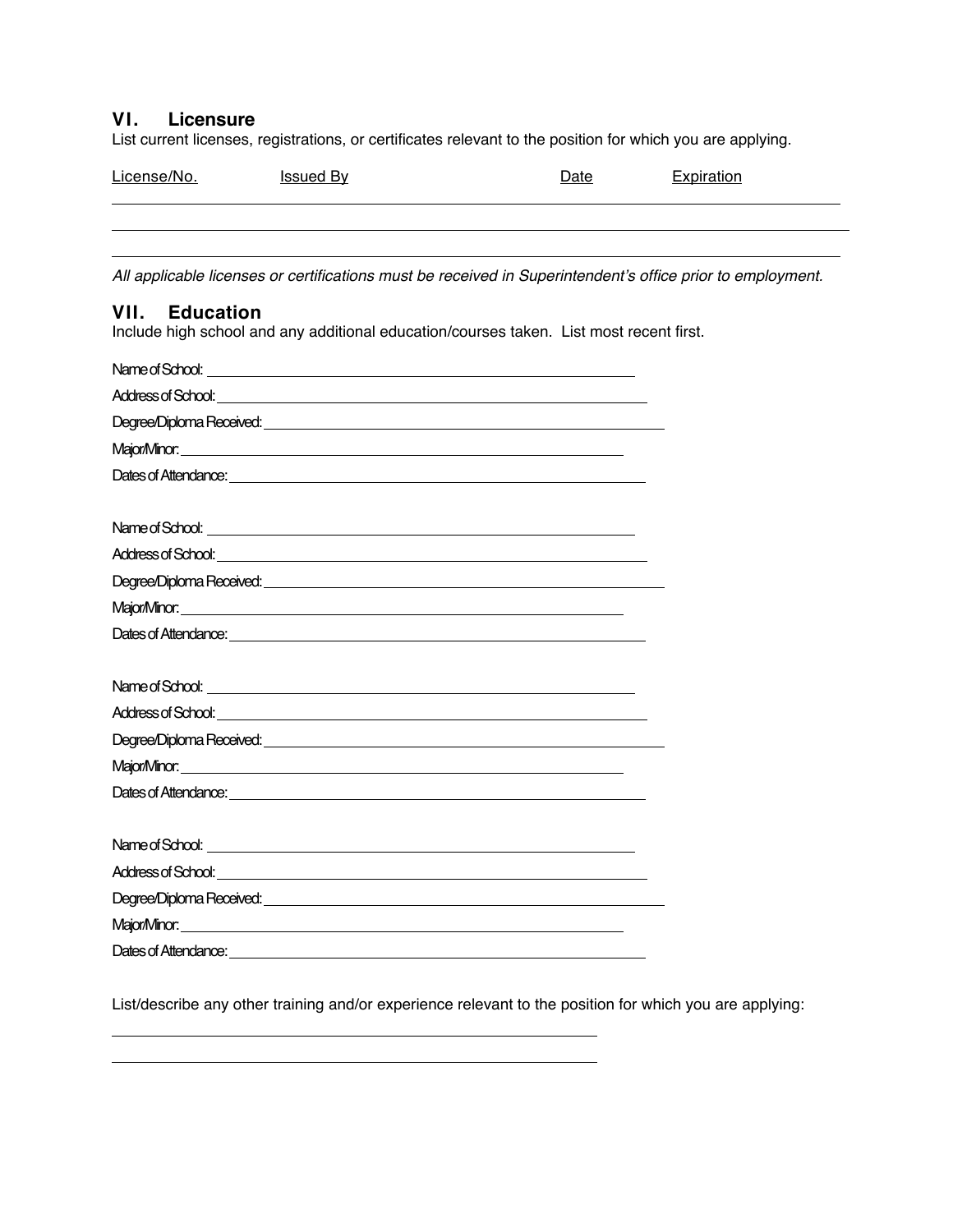#### **VIII References:**

These should be people in a position to discuss your qualifications for the position you seek. Include especially manager, directors, or heads of departments under whom you have worked. Indicate any who are related to you. The School District reserves the right to contact all prior employers, educational institutions or institutions where you have volunteered in addition to references listed below.

# **IX Criminal Background Information**

Have you ever been charged with a misdemeanor or a felony? \_\_\_\_\_\_\_\_\_\_\_\_\_\_\_\_\_\_\_\_\_\_ If yes, please explain the nature of the charge and the circumstances:

Were you convicted and/or did you plead guilty? \_\_\_\_\_\_\_\_\_\_\_\_\_\_\_\_\_\_\_\_\_\_\_\_\_\_\_\_\_\_\_\_ Give the date, city, state and county where convicted:<br>
Since the date, city, state and county where convicted:

The School District will conduct a criminal background check on individuals upon making a contingent job offer. No offer of employment shall become final until receipt of the results of the criminal background check from the BCA, the content of which is accptable to the School District, and approval by the School Board.

# **X Prior Employment**

 $\overline{a}$ 

 $\overline{a}$ 

 $\overline{a}$ 

Have you ever been discharged or forced to resign from prior employment?

If so, describe the circumstances: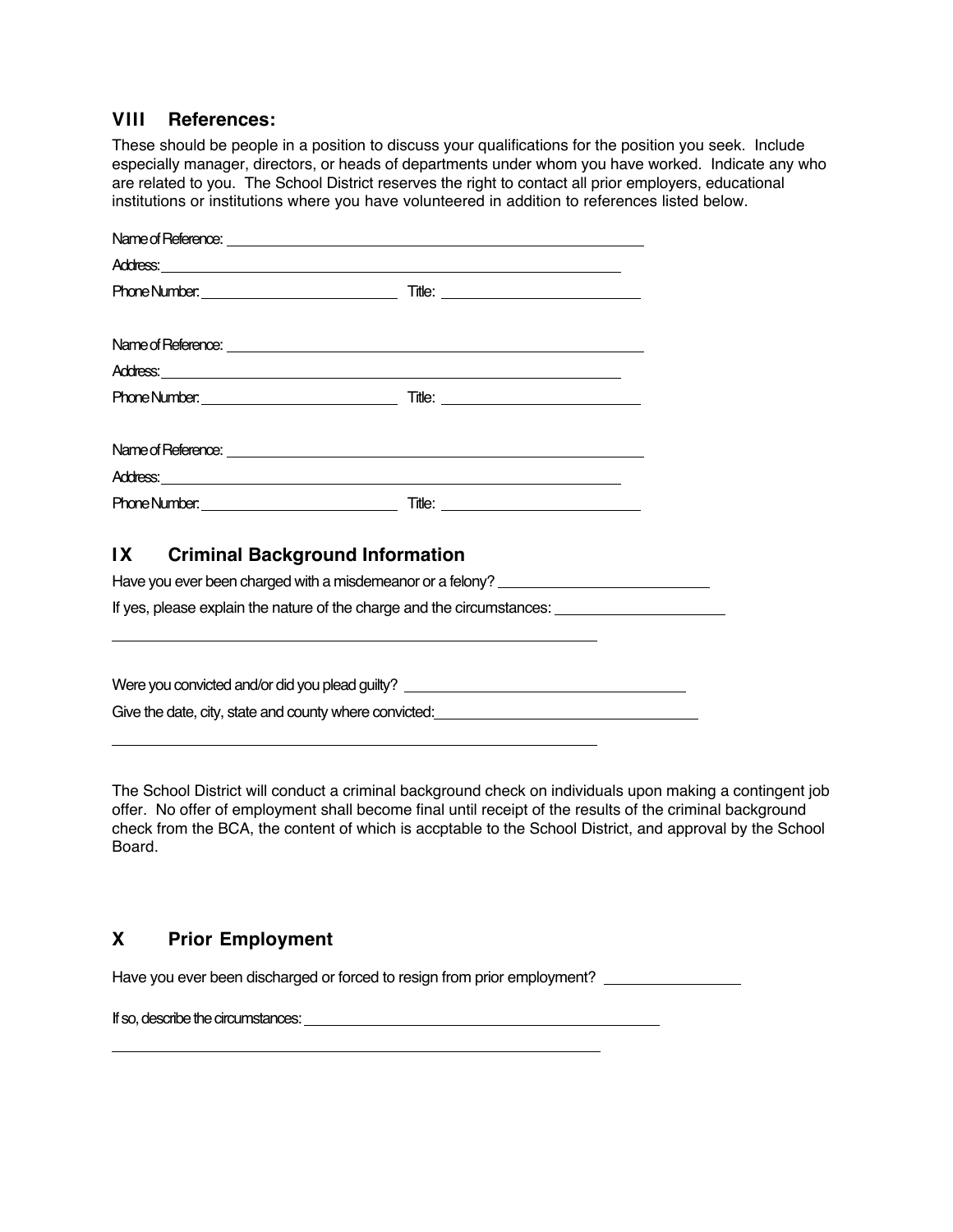# **XI Personal Statement**

 $\overline{a}$ 

 $\Box$ 

Please indicate why you are interested in the position and what you hope to accomplish if selected.

# XII Veterans Preference

**GENERAL:** To qualify for Veterans Preference, you must meet all of the following:

- 1) Have separated under honorable conditions from any brand of the armed forces of the United States;
- 2) have served on active duty for 181 consecutive days or more for the full period ordered to active duty OR have separated by reason of disability incured while serving on active duty;
- 3) be a United States citizen or resident alien;
- 4) not be eligible for or currently receiving a monthly veteran's pension benefit based on length of military service.

If you meet all the above, check the appropriate box(es) below.

#### **FOR EXAMINATIONS OPEN TO THE PUBLIC:**

- I am a non-disabled veteran (5 points)
	- I am a disabled veteran with a currently exisiting, compensable, service-connected disability as judged by the US. Veteran's Administration or by the Retirement Board of the Branches of the Armed Forces (10 points)
	- I am the widow/widower (not remarried) of a deceased veteran (5 points)

I am the spouse of a disabled veteran who cannot work because of the disability (10 points)

#### **FOR EXAMINATIONS OPEN ONLY TO CURRENT STATE EMPLOYEES:**

I am a disabled veteran entitled to disability compensation for a permanent, serviceconnected  $\Box$ disability rated at 50% or more who has not been previously promoted in the state service (5 points)

You may be required to provide proof of the validity of Veterans Preference Points you claim before you are hired

#### **XIII Certification, Acknowledgement and Release**

I certify that the answers I have given on this application are true and correct to the best of my knowledge. I understand that any false or misleading information provided, or any omission or concealment of facts, will disqualify me from consideration for employment, and constitutes grounds for my immediate dismissal should I be employed by the District

In connection with this application I hereby authorize any and all former employers and references named in this application, or any agent of such a former employer, to release to Independent School District No. 2365 and its agents any and all information regarding my job performance and fitness/qualifications to perform the position I am presently seeking and any other employment or related information, both public and private, in their possession. I understand that Independent School District No. 2365 will use this information to determine my fitness/qualifications for the position I am seeking. This authorization expires one year from the date of my signature, below. I hereby release Independent School District No. 2365 and all former employers and references listed herein and any and all agents acting on behalf of said